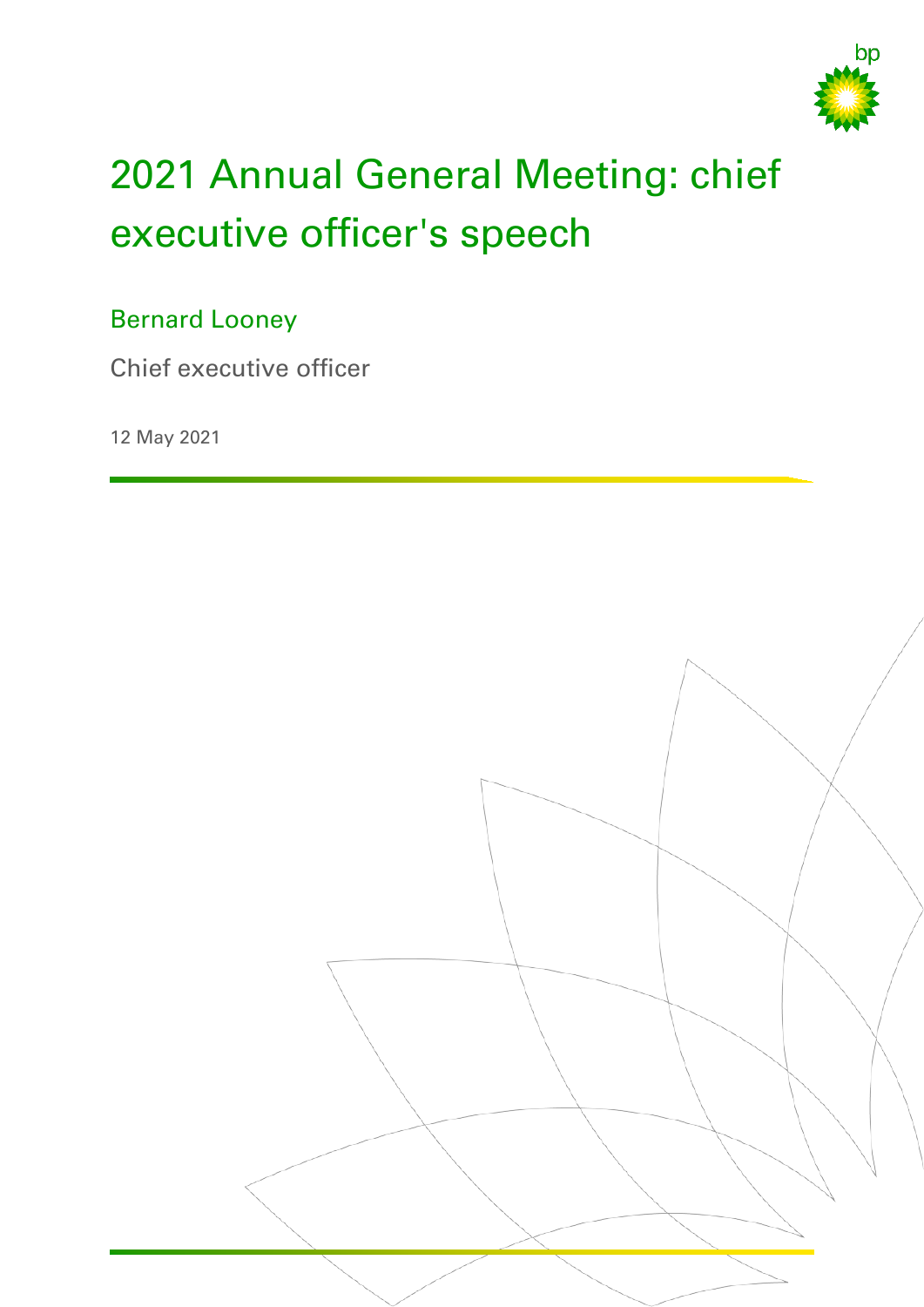Thank you, Helge - and my thanks to everyone joining.

This is the second AGM since I've been in this role and the second time we are meeting remotely.

But whether we meet in person or virtually, these gatherings are important.

It is a chance for us to update you – bp's owners - on the company's performance; it is your chance to raise any questions or concerns – and we will do our best to respond.

### A year like no other

It has been an incredibly tough period. COVID –19, above all else, is a human tragedy. And now it feels like the world is on two divergent paths. Some of us are planning for a return to life more like what we knew before the pandemic. Many others are dealing with rising infection rates and deaths.

I am getting regular updates on the situation in places such as India and Brazil – and it is nothing short of heart-breaking.

Around the world we have lost colleagues to the virus and our thoughts are with their families.

Many of us have a family member or friend who has died or been taken ill. And more people around the world have been diagnosed with COVID in recent weeks than at any other point since the virus emerged.

At bp, we will continue to play our part supporting our people, our customers, our partners and our communities. Just like we have throughout the last year.

A year that will be remembered for pain, for sadness, and for loss of life.

And I want to pay tribute to our frontline staff – who have kept our plants and platforms, our forecourts and shops running. They have sacrificed so, so much – and they have earned our deep respect.

I also know this past year has been tough for shareholders. I recognize the financial impact on you of a reset dividend and a lower share price.

At the same time, I wholeheartedly believe in the strategy we have laid out, and which we are now focused on delivering.

#### Delivering on our strategy

As Helge said, this past year has been extraordinary in every sense – and that's certainly true for bp. In February 2020, we launched our new purpose and net zero ambition. And we also announced our intention to reinvent bp – our biggest re-organisation in decades. Then in August we unveiled our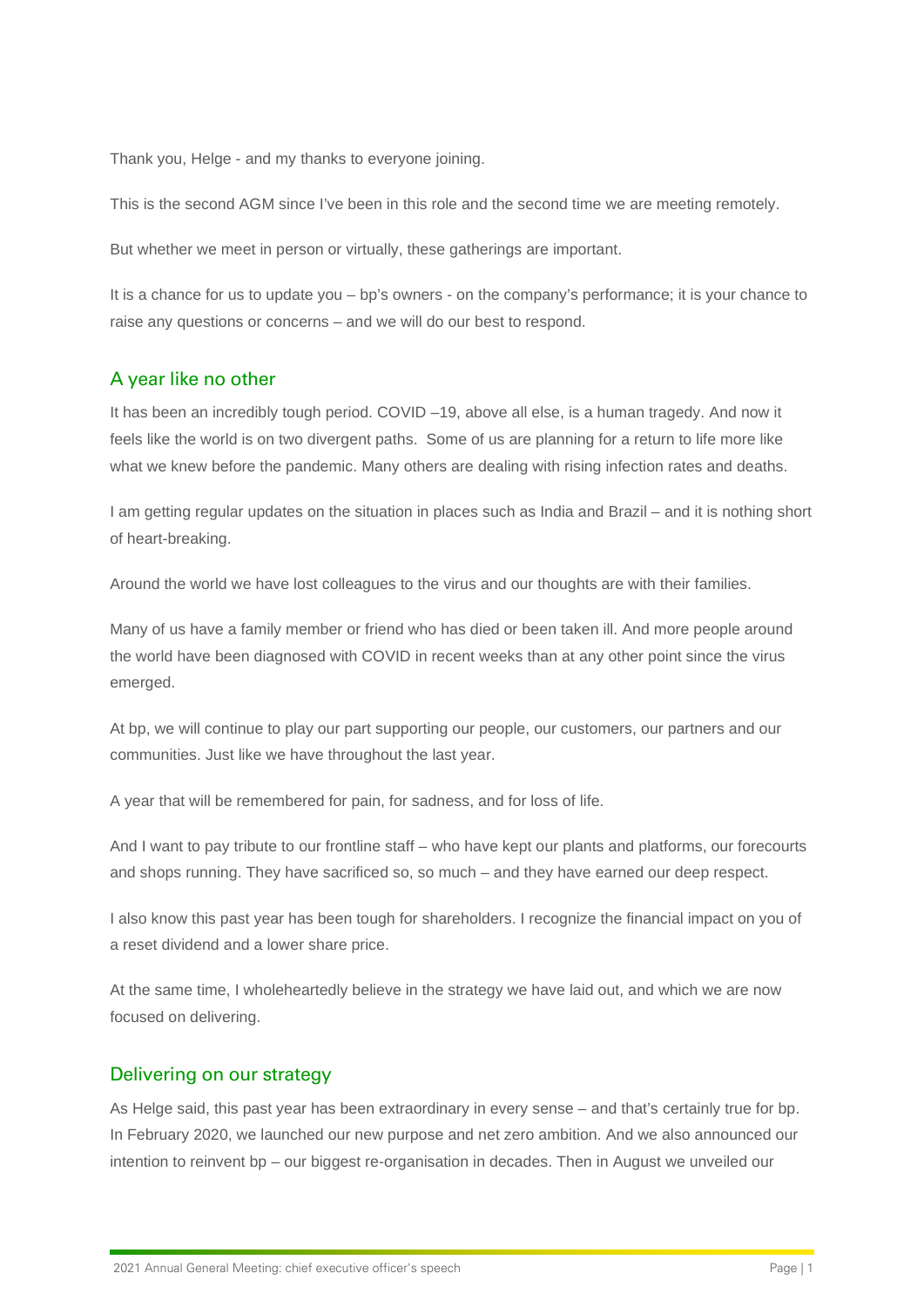strategy to transform from an international oil company into an integrated energy company – or from IOC to IEC. And at the same time, we said we were committed to performing while we transform bp.

We are beginning to show that, over time, we can transition bp to a lower carbon future AND at the same time deliver competitive cash returns for our investors. There need not be a choice.

But this all starts with safety – our core value.

This is so important to me and the company - I know from first-hand experience the pain it can cause when things go wrong.

That's why we consolidated a single set of principles that define bp's- safety culture - how we expect everyone to lead with care, with trust, and to feel able to speak-up when they see something that looks wrong.

These safety leadership principles apply to everyone – and they start with me.

Throughout the past year - our colleagues have looked after each other and shown a great sense of care. This has enabled us to stay safe, despite the multiple challenges of the pandemic.

And now we are making good progress in re-establishing maintenance activities that have been disrupted and bringing people back to our offices where we can do so safely.

Nothing is more important than caring for our people and as we like to say, a safe business is a good business.

And so we delivered a strong set of results for the first quarter of this year – generating \$11 billion of cash inflow from operating cash and divestment proceeds. We are being very disciplined with capital and very disciplined with costs.

We expect our capital outlay to be around \$13 billion this year – over \$6 billion lower than in 2019.

Our cash costs this year are expected to be \$2.5 billion lower than in 2019 – and on track to be \$3-4 billion lower by the end of 2023.

That has contributed to our net debt falling by \$18 billion in the space of a year – from \$51 billion in April 2020 to around \$33 billion today – even during the pandemic.

This disciplined approach has enabled us to more than meet our net debt target of \$35 billion – and move to a new phase of our financial frame– around a year earlier than planned.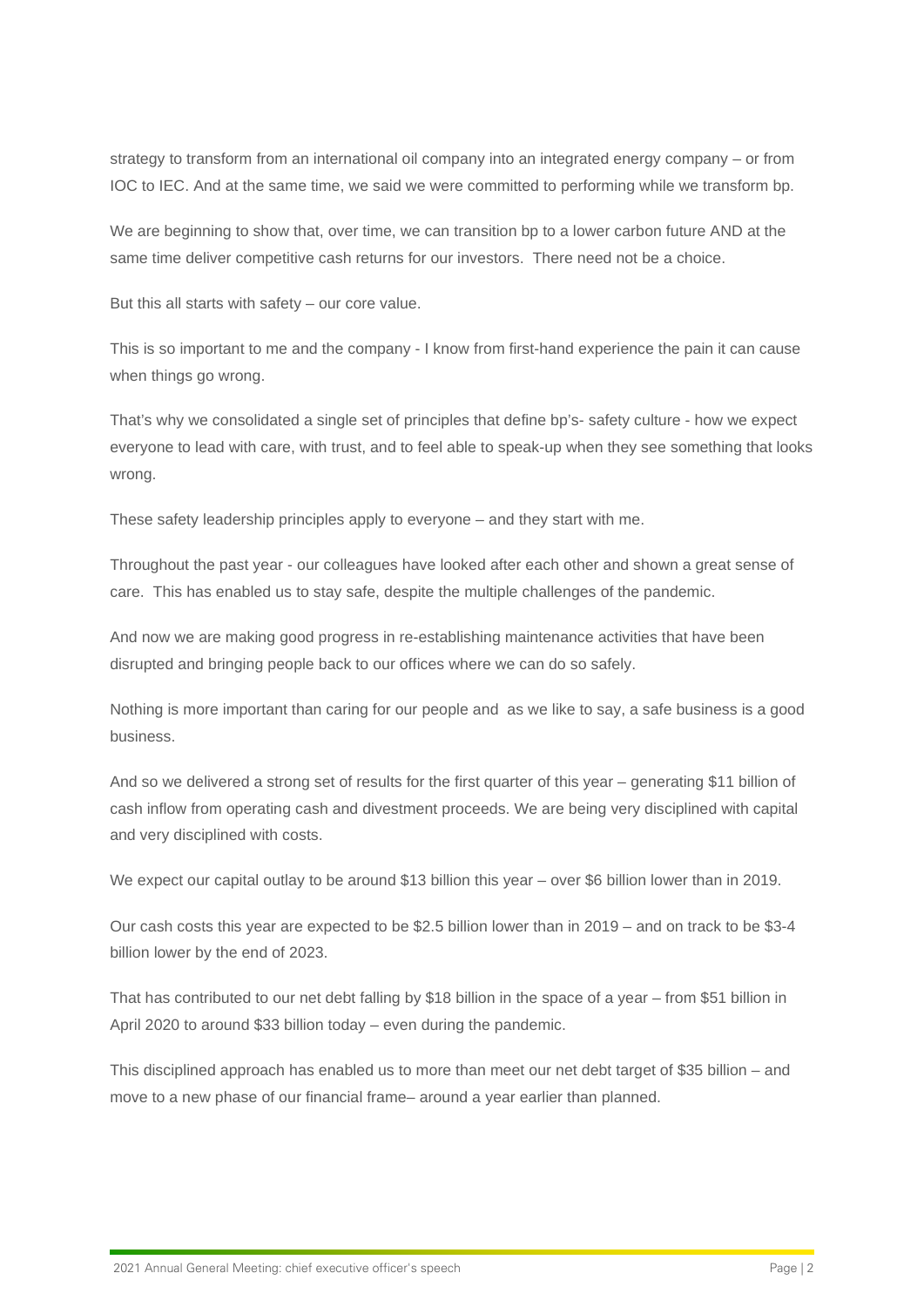We are committing to use at least 60% of our surplus cashflow to buyback bp shares, subject to maintaining a strong investment grade credit rating – in effect, returning the money to you, our shareholders.

We hope you'll find this combination of our resilient dividend plus buybacks a really attractive shareholder-proposition. That was our intention when we set out our financial frame alongside our strategy.

At the same time as delivering for today we have been making significant strategic progress for tomorrow. In the last year alone, we have:

- Delivered 6 major oil and gas projects around the world adding 335,000[1](#page-3-0)<sup>1</sup> barrels a day of higher-margin production capacity.
- Moved into offshore wind establishing businesses in the UK and the US the world's largest offshore wind market and its fastest growing.
- Grown rapidly in solar energy our brilliant solar joint venture Lightsource bp grew its development pipeline by around 3GW net to bp last year and another 1.4GW in the last quarter.
- Increased the profitability of our convenience business adding around 300 convenience stores and growing the gross margin by over 10% year on year.
- Made EV-charging faster and easier to find expanding the number of electric vehicle charging points to more than 10,000 – and by joining forces with BMW and Daimler, and with VW, we plan to see many more customers being directed right to our growing network of chargers.
- Started laying the foundations for a 10% share of key hydrogen markets, by leading the UK's biggest blue hydrogen project.
- Got plans underway for the UK's first Net Zero industrial hub, working with other energy companies.
- Formed new partnerships to help meet our net zero ambition with cities like Houston & Aberdeen – as well as with some of world's leading companies including Amazon, Microsoft, Qantas and Uber.

<span id="page-3-0"></span> $1$  Net to bp